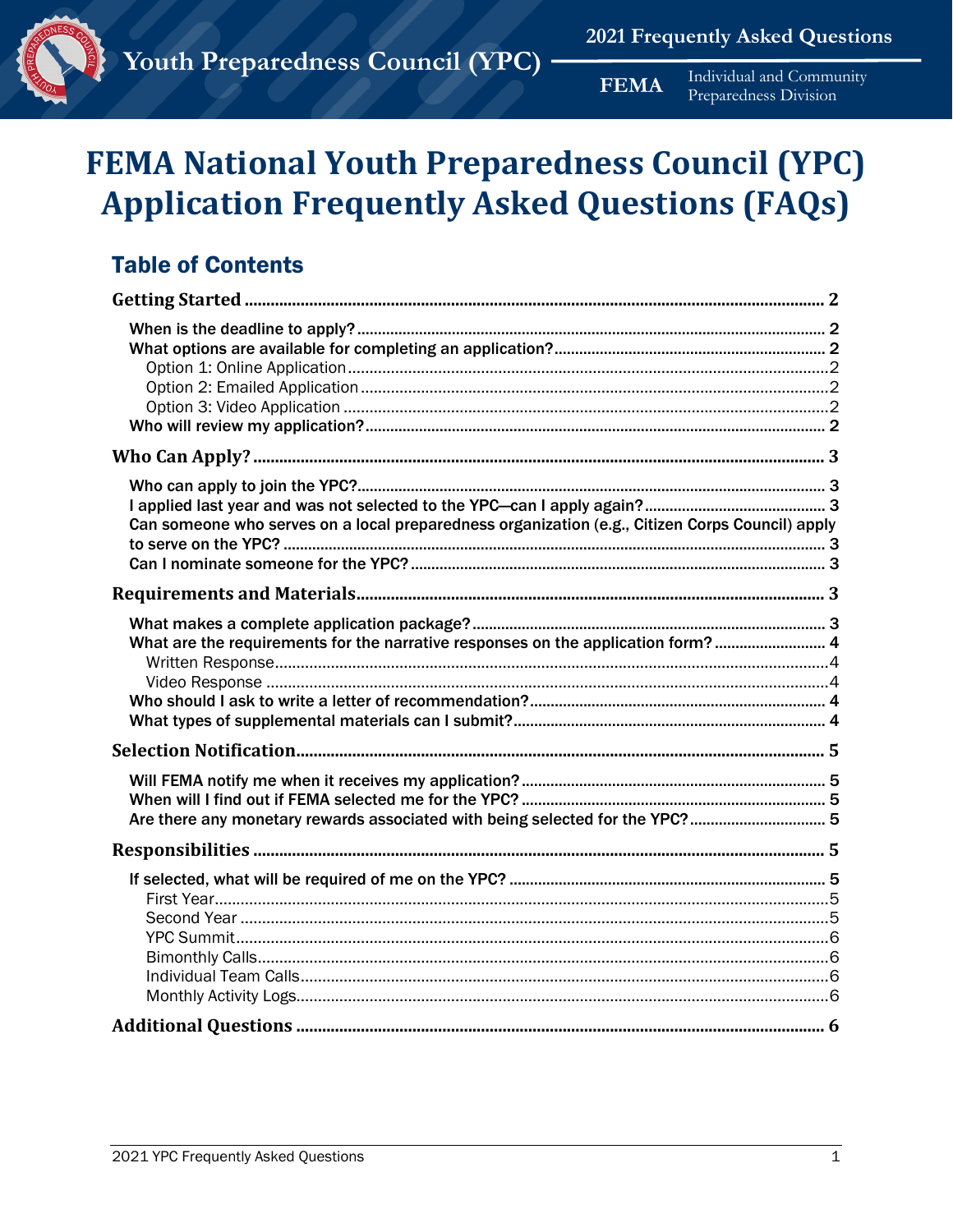

# <span id="page-1-0"></span>Getting Started

# <span id="page-1-1"></span>When is the deadline to apply?

Applications, letters of recommendation, and supporting materials must be received by March 7, 2021, 11:59 p.m. PST. Application materials must be submitted online or emailed to **FEMA-**Prepare@fema.dhs.gov.

# <span id="page-1-2"></span>What options are available for completing an application?

Applicants have three (3) options for completing a Youth Preparedness Council (YPC) application. Applicants may complete 1) an online application; 2) an emailed application; 3) or a video application.

#### <span id="page-1-3"></span>Option 1: Online Application

To complete an online application, visit<https://community.fema.gov/applytoYPC.> The online application will require you to submit two (2) letters of recommendation, academic records, and any supplemental materials as applicable.

#### <span id="page-1-4"></span>Option 2: Emailed Application

To download the application form, click on the link *FEMA Youth Preparedness Council Application Form* a[t https://www.ready.gov/kids/youth-preparedness-council.](https://www.ready.gov/kids/youth-preparedness-council)

Make sure you have the most recent version of Adobe Reader to view and edit the file. You can download Adobe Reader at [http://get.adobe.com/reader/. A](http://get.adobe.com/reader/)pplicants must input responses directly into the application form, which is an editable PDF form. Be sure to save a downloaded copy of the PDF to your computer.

Please clearly name your file (e.g., Joe\_Jones\_ApplicationForm). Email the file as an attachment, along with two (2) letters of recommendation, academic records, and any supplemental materials to [FEMA-Prepare@fema.dhs.gov.](mailto:FEMA-Prepare@fema.dhs.gov)

# <span id="page-1-5"></span>Option 3: Video Application

To complete a video application, record yourself answering each narrative question from the application in order. Please note that video submissions must be 20 minutes or less. Then you may either provide a link to the video in the narrative response section of the application (please adjust privacy settings or password protect your file link before sending) of the online application or complete the first page of the application form and email the video along with two (2) letters of recommendation, academic records, and any supplemental materials to **FEMA-**[Prepare@fema.dhs.gov.](mailto:FEMA-Prepare@fema.dhs.gov)

# <span id="page-1-6"></span>Who will review my application?

Both FEMA Headquarters and Regional Staff will review applications. You can learn more about FEMA's ten (10) regional offices here: [www.fema.gov/regional-contact-information.](http://www.fema.gov/regional-contact-information) Finalists will be asked to participate in a virtual (e.g., Zoom) or telephone interview.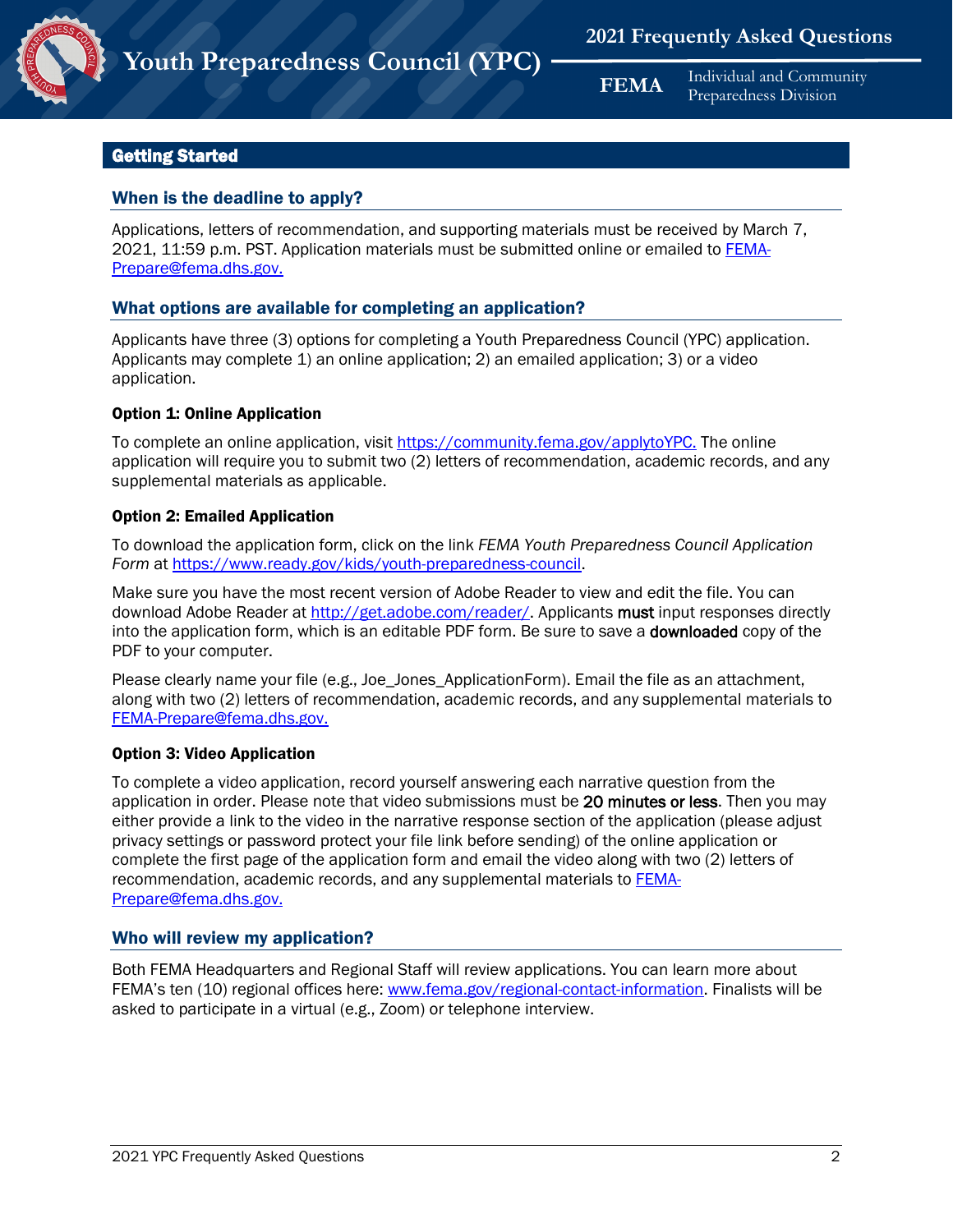# <span id="page-2-0"></span>Who Can Apply?

# <span id="page-2-1"></span>Who can apply to join the YPC?

Each applicant must be a current  $8<sup>th</sup>$ ,  $9<sup>th</sup>$ ,  $10<sup>th</sup>$ , or  $11<sup>th</sup>$ -grade student who has either:

- **Participated in community activities;**
- Served in a leadership role;
- **EXECT** Lived through a disaster and shared his or her experiences; and/or
- **Participated in a preparedness activity or training related to emergency preparedness.**

# <span id="page-2-2"></span>I applied last year and was not selected to the YPC—can I apply again?

Yes! Unfortunately, FEMA is unable to accept all qualified applicants in a given year. Spots open every year, and previous applicants are encouraged to reapply. There is a space on the application form to indicate whether you have previously applied.

# <span id="page-2-3"></span>Can someone who serves on a local preparedness organization (e.g., Citizen Corps Council) apply to serve on the YPC?

Any  $8<sup>th</sup>$ ,  $9<sup>th</sup>$ ,  $10<sup>th</sup>$ , or  $11<sup>th</sup>$ -grade student who is engaged in their community may apply to serve on the YPC.

# <span id="page-2-4"></span>Can I nominate someone for the YPC?

We encourage you to share the application with youth who you think would be a good fit for the YPC! However, FEMA will only consider applications submitted directly by the applicant. If you are 18 years or older, writing a letter of recommendation for an applicant is a great way to show your support and provide input into the application process.

# <span id="page-2-5"></span>Requirements and Materials

#### <span id="page-2-6"></span>What makes a complete application package?

A complete package includes the following attachments submitted online or in one (1) email:

- One (1) online or PDF application form;
- One (1) video response (if applicable in place of written narrative responses on the application form);
- **Two (2) letters of recommendation;**
- Academic records (e.g., report card, transcript) from the current (2020-2021) school year;
- Academic records from the previous (2019-2020) school year; and
- Any optional supplemental materials.

Please clearly label all attachments (e.g., Sarah\_Smith\_ApplicationForm; Sarah Smith Recommendation1).

If the files are too large to send in an email, you may want to consider: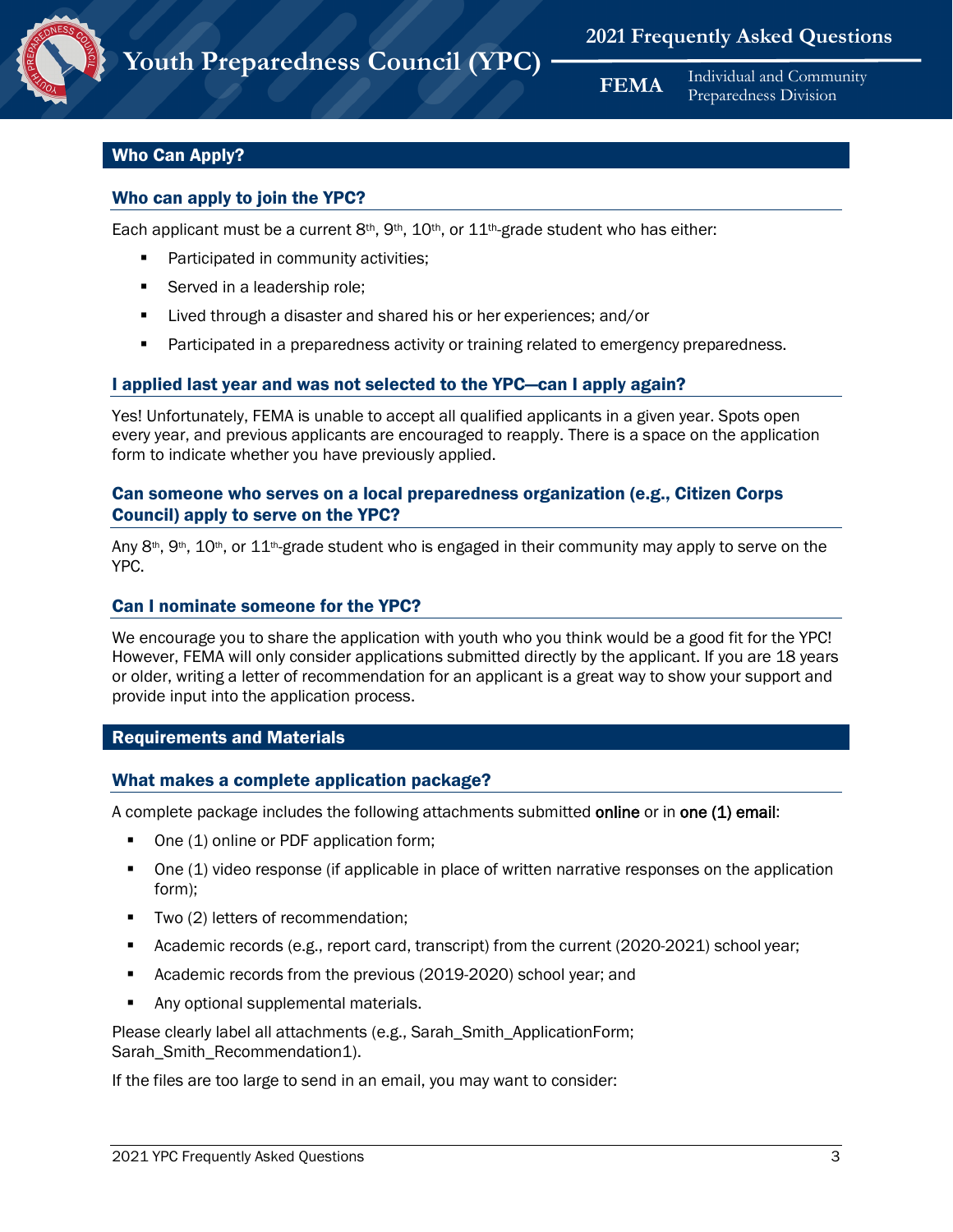

- Uploading supporting materials, videos, and information to file sharing websites (e.g., Google Drive, Dropbox, or YouTube for videos, etc.) and providing the link rather than attaching the files. Applicants can input links directly into the "Description" fields in the "Supplemental Materials" section of the application.
	- Note: when sharing links, please ensure that you are securing the file link by setting permissions so that only [FEMA-Prepare@fema.dhs.gov](file://FEMA.NET/HQSS/PNPHOME1/skrska/Youth/1.%20FOR%20REVIEW%20DEC%203%202018/YPCAppMaterials20181130/FEMA-Prepare@fema.dhs.gov) can access it, or password protect the link.
- Compressing pictures or reducing the resolution of pictures.
- Converting text and/or images to PDF files.

If you have a problem submitting your application materials, please email [FEMA-](file://FEMA.NET/HQSS/PNPHOME1/skrska/Youth/1.%20FOR%20REVIEW%20DEC%203%202018/YPCAppMaterials20181130/FEMA-Prepare@fema.dhs.gov)[Prepare@fema.dhs.gov](file://FEMA.NET/HQSS/PNPHOME1/skrska/Youth/1.%20FOR%20REVIEW%20DEC%203%202018/YPCAppMaterials20181130/FEMA-Prepare@fema.dhs.gov) for assistance.

# <span id="page-3-0"></span>What are the requirements for the narrative responses on the application form?

You may address all eight (8) narrative response questions/topics on the application form by either written or video response.

#### <span id="page-3-1"></span>Written Response

If responding in writing, please adhere to the character limit (including spaces) provided for each response in the application form. Once you have reached the limit, the application will not accept any more characters. You may need to rework your response to fit within the designated character allotment.

#### <span id="page-3-2"></span>Video Response

If responding via video, you must address all eight (8) narrative response questions/topics from the application form in your video recording. To submit your responses, you may include your video file with your application online or via email. You may also upload your video to a video-sharing website (e.g., YouTube) and provide the link in the indicated field on the application. When sharing links, please ensure that you are securing the link by setting permissions so that only [FEMA-](file://FEMA.NET/HQSS/PNPHOME1/skrska/Youth/1.%20FOR%20REVIEW%20DEC%203%202018/YPCAppMaterials20181130/FEMA-Prepare@fema.dhs.gov)[Prepare@fema.dhs.gov](file://FEMA.NET/HQSS/PNPHOME1/skrska/Youth/1.%20FOR%20REVIEW%20DEC%203%202018/YPCAppMaterials20181130/FEMA-Prepare@fema.dhs.gov) can access it, or password protect the link. Please keep your video under 20 minutes.

# <span id="page-3-3"></span>Who should I ask to write a letter of recommendation?

Letters of recommendation must come from an adult 18 years of age or older who is familiar with the applicant's involvement in the community. Examples of people who may write letters of recommendation include group leaders, teachers, advisors/counselors, school administrators, coaches, employers, and community or faith leaders. Family members, relatives, or guardians may not write letters of recommendation.

# <span id="page-3-4"></span>What types of supplemental materials can I submit?

You can submit any materials that you feel will support your application. Possible supplemental materials include news articles that you have written, or in which you were featured, relevant materials you have developed, or pictures or video of a community activity in which you took part. Be creative! Showing us your activities and impact will strengthen your application.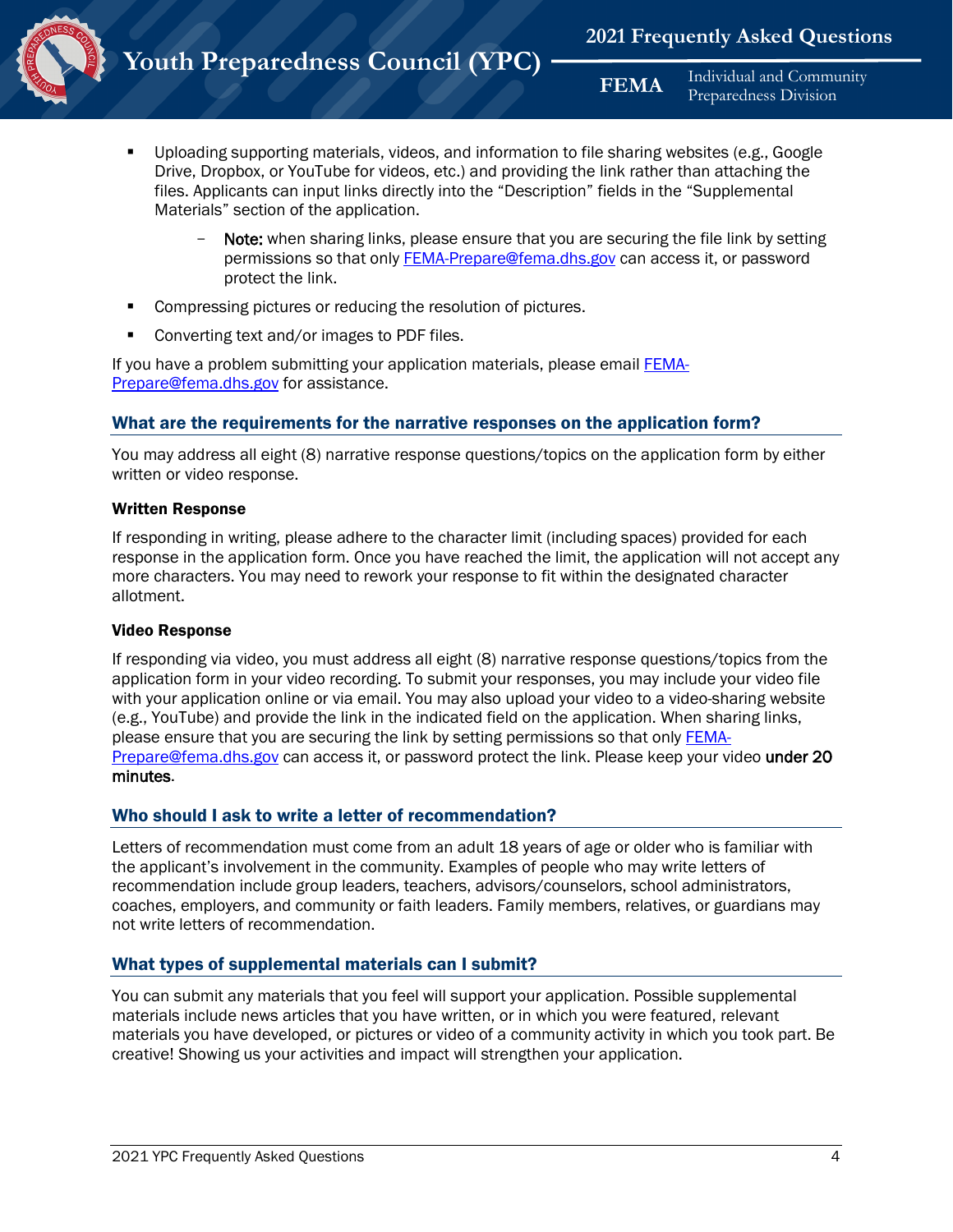

All supplemental materials, if provided, must be submitted online with the application or included in the same email as the rest of the application materials. Please clearly label supplemental materials (e.g., Will\_Williams\_SupplementalDocument1).

Please note that supplemental materials are not required.

# <span id="page-4-0"></span>Selection Notification

# <span id="page-4-1"></span>Will FEMA notify me when it receives my application?

FEMA will send an email confirming receipt of your application. If you do not receive a confirmation email within three (3) business days, please resend your application or email [FEMA-](file://FEMA.NET/HQSS/PNPHOME1/skrska/Youth/1.%20FOR%20REVIEW%20DEC%203%202018/YPCAppMaterials20181130/FEMA-Prepare@fema.dhs.gov)[Prepare@fema.dhs.gov.](file://FEMA.NET/HQSS/PNPHOME1/skrska/Youth/1.%20FOR%20REVIEW%20DEC%203%202018/YPCAppMaterials20181130/FEMA-Prepare@fema.dhs.gov)

# <span id="page-4-2"></span>When will I find out if FEMA selected me for the YPC?

FEMA will announce new YPC members in May 2021. FEMA will also notify applicants that are not selected at that time.

# <span id="page-4-3"></span>Are there any monetary rewards associated with being selected for the YPC?

There are no cash rewards associated with being selected for the YPC. There is also no financial support for projects associated with the YPC.

# <span id="page-4-4"></span>**Responsibilities**

# <span id="page-4-5"></span>If selected, what will be required of me on the YPC?

YPC members are expected to complete national-level preparedness projects; to voice their ideas and questions on disaster preparedness with the leadership of FEMA and national youth preparedness organizations; and to participate in the YPC Summit. Each new YPC year begins in July with the YPC Summit. Members are expected to serve for two (2) years on the YPC and must fulfill the responsibilities outlined below.

If a member does not fulfill the requirements during his or her first year, FEMA may excuse the member from participating in a second year. For more information on the requirements, please see the FEMA YPC Member Roles and Responsibilities document.

#### <span id="page-4-6"></span>First Year

In the first year, each member works with other YPC members on a team project that promotes and increases preparedness on a national level. Project assignments take members' specific interests and experience into account, as well as preparedness priorities that FEMA has identified.

At the end of the first year, YPC members may apply to become a team lead in their second year. The application includes an essay on why they wish to become a team lead and how they will best serve their team.

#### <span id="page-4-7"></span>Second Year

In the second year, each member either continues working on a team project or is assigned a new project. All second-year YPC members serve as mentors to guide new, first-year members in their projects and activities. Finally, three selected team leads will lead a project team in their second year.